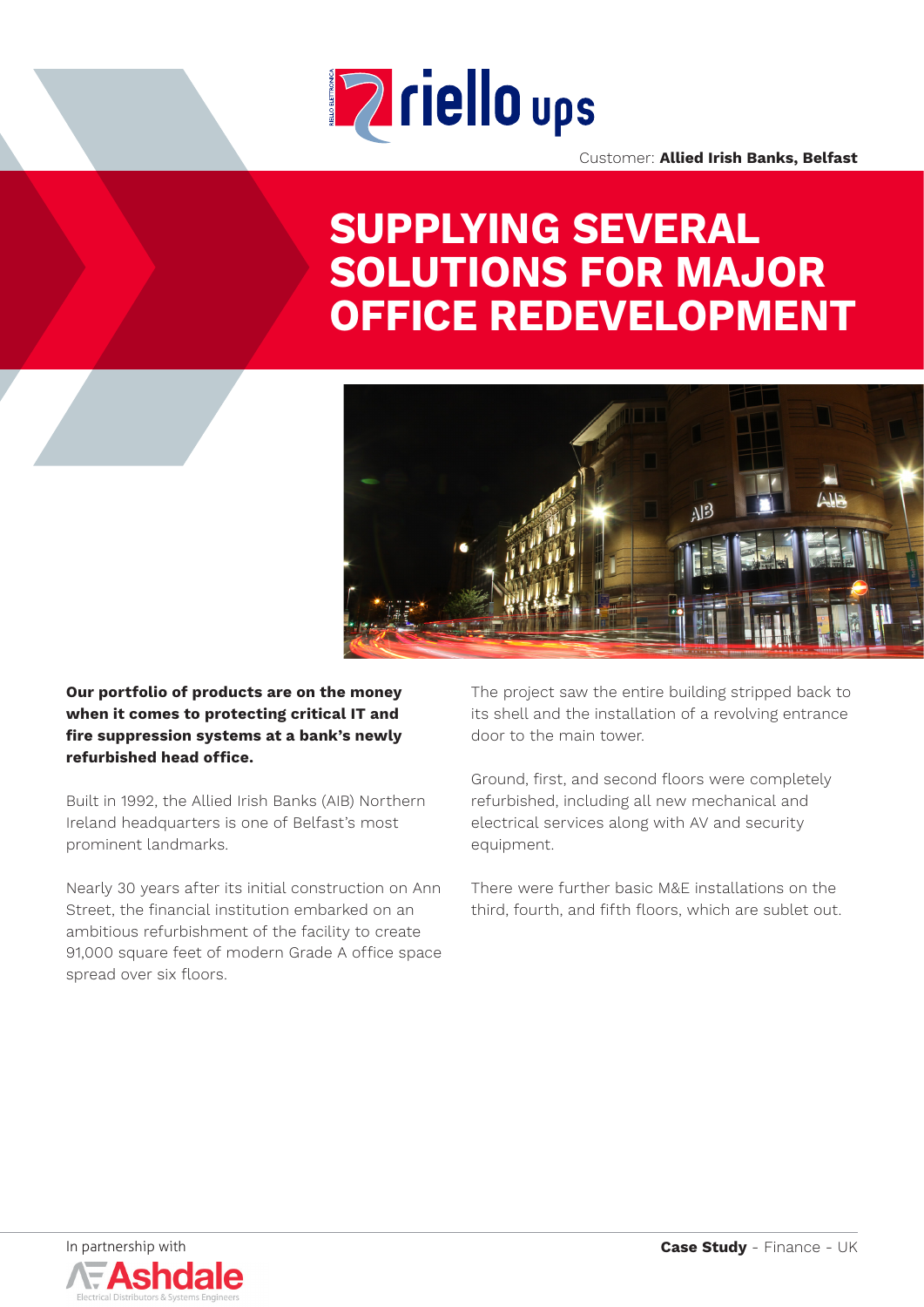### **PERFECT PROJECT PARTNERS**

Braham Electrical earned the contract to carry out all the electrical installation works on the £1.6 million AIB office upgrade, including lighting, data cabling, fire suppression systems, and general power.

Founded in 1972 and initially known as Paul Braham & Sons, the Warrenpoint-based company now employs around 60 full-time members of staff, along with more than 100 sub-contractors and selfemployed electrical engineers.

The business covers all aspects of electrical work, including general contracting and response maintenance services, as well as inspection and testing in commercial, industrial, public, and domestic sectors.

With uninterruptible power supplies an essential element of various aspects of the electrical fitout, Braham Electrical teamed up again with Belfastbased Ashdale Engineering Ltd, an authorised Riello UPS reseller and service partner for more than 15 years, to specify the optimum range of solutions.

The two firms have a proven track-record of working together, with Ashdale Engineering Ltd having specified UPS to back up projects including Hillyard House Hotel, Maynooth University, and the service centre of Belfast's 'Glider' rapid bus scheme.

Another advantage was Ashdale Engineering Ltd's recent involvement with several of main contractor Felix O'Hare's recent works, including the School of Law building at Queen's University Belfast's, the Merchant Square office redevelopment, and the non-clinical building at the Royal Victoria Hospital.

#### **SEVERAL UPS SOLUTIONS**

The project specification called for a 40 kVA UPS to support the building's main IT infrastructure. Ashdale Engineering Ltd highlighted Riello UPS's high-efficiency transformer-free **Multi Sentry (MST)** range as the optimum choice.

Designed specifically to protect mission-critical telecoms and IT networks such as those found in the AIB building, the MST combines proven performance and up to 96.5% efficiency with one of the most compact footprints in its category.

The MST 40 was installed with an external wraparound bypass and fitted with a NetMan 204 connectivity card to aid with monitoring and management.